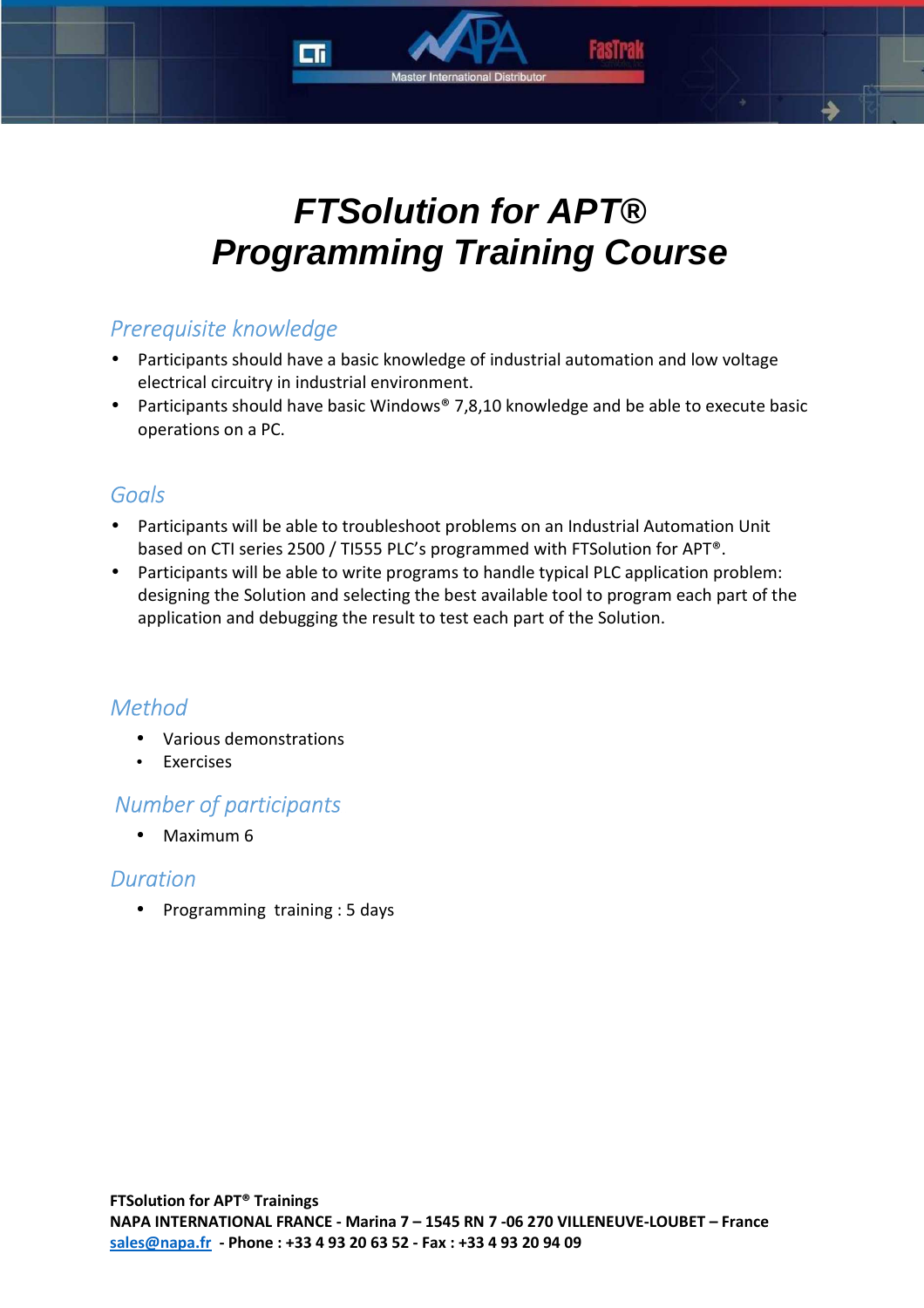

Master International Distribute

# *Contents*

## **1. Principles**

- Programming with FTSolution for APT®: an object oriented approach
- Design approach with FTSolution for APT<sup>®</sup>
- Process Control Solutions: Modular Approach / FTSolution for APT® Philosophy
- Solution structure and the Physical Process

## **2. Basics**

- Creating a Solution or importing an old APT<sup>®</sup> program
- Objects in FTSolution for APT®
- Programming Languages in FTSolution for APT<sup>®</sup>
- Program Levels in FTSolution for APT®
- Configuring the Compile Configuration File
- Configuring the Communications Setup File

## **3. Tables**

- Configuring I/O Modules, Module types
- Configuring I/O's, I/O types
- Declaring Variables, variable types
- Declaring Devices, device types, properties
- Recipes, recipe templates

## **4. Subroutines**

- Creating a subroutine, parameter declaration
- MATH in a user defined Subroutine

## **5. CFC's & CFB's**

- Using the CFC Editor
- Creating and changing CFC's
- Using CFB's; linking & connecting CFB's
- Math CFB's
- Interlock CFB
- Analog Alarm CFB
- PID CFB